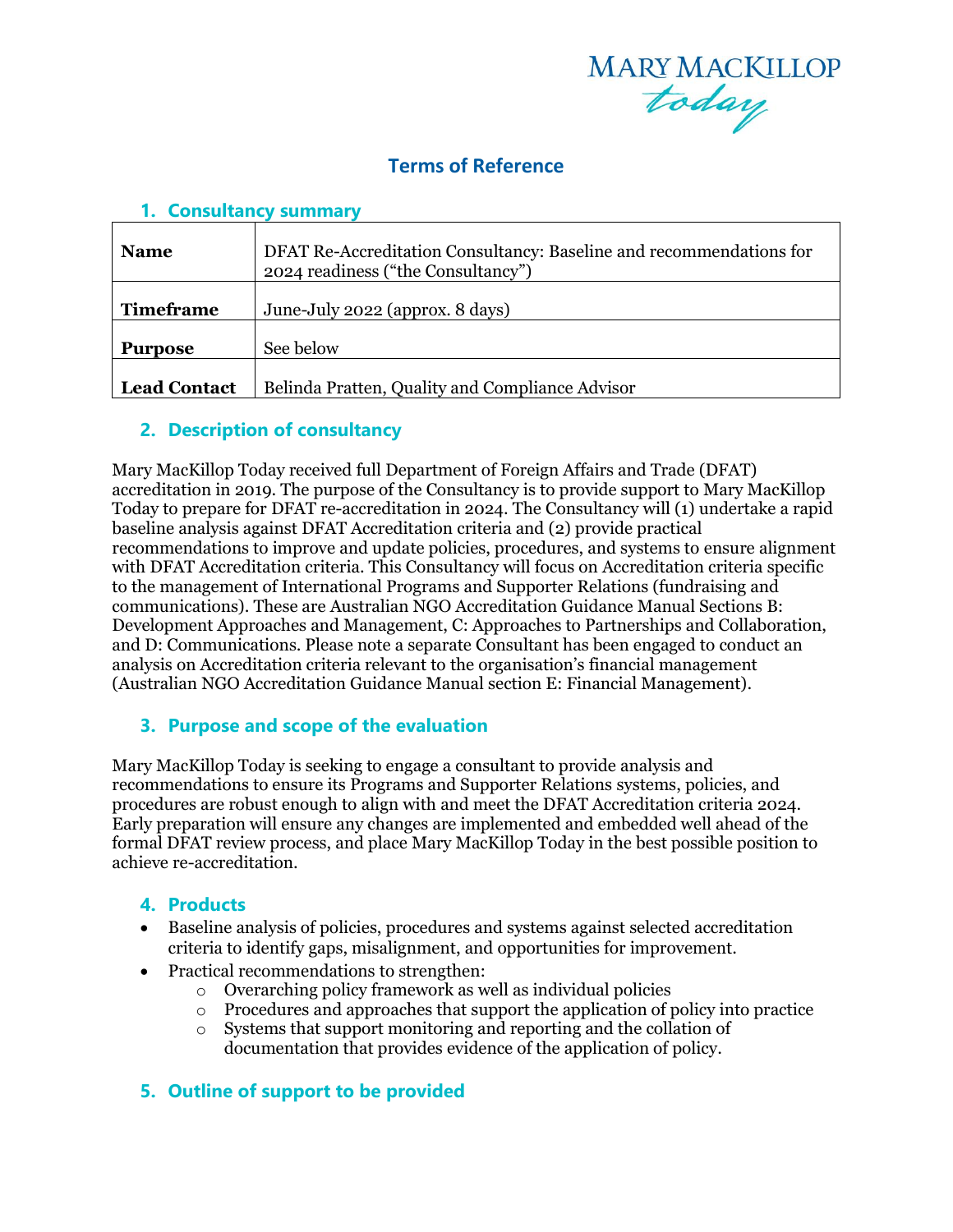

- **Preparation –** consultation with Lead Contact on scope of work (this document) to provide most effective inputs.
- **Baseline analysis –** Mary MacKillop Today will provide documentation for initial baseline analysis. Follow-up interviews with specific areas will occur as needed to clarify how policies are applied and the systems used. The Consultant will provide a rapid analysis of the proposed approach captured in the Agency Profile and associated documents and systems.
- **Develop and sense check recommendations -** the Consultant will provide practical recommendations, which they will secure team support and approval on to ensure they are both reasonable and achievable.
- **Report/feedback –** following the review and recommendations, the Consultant will provide a verbal debrief to the all staff involved and provide a final report with baseline analysis and recommendations.

#### **6. Management and timeframe**

The consultancy is for a period approximately 8 days between June and July 2022 (note that number of days is flexible, as are dates).

| Date | <b>Key Activities</b>                          | <b>Est.</b> number of days |
|------|------------------------------------------------|----------------------------|
| June | Baseline analysis and proposed recommendations | 4 days                     |
| July | Testing and revising recommendations           | 3 days                     |
| July | Report/feedback                                | 1 days                     |

#### **7. Budget**

- It is estimated that the Consultancy will require approx. 8 days.
- The budget for this consultancy is up to \$6,000 including GST.
- It is expected that there will be no travel costs or out of pocket expenses.
- Payment will be on submission of a tax invoice following the completion of the assignment as per the Products listed in 4.
- Advice is provided based on the Consultant's best knowledge of the accreditation review process and does not guarantee Mary MacKillop Today will pass the DFAT accreditation review.

#### **8. Evaluator credentials**

- Experience working as a member of a DFAT review team or extensive experience working with smaller organisations undertaking full accreditation.
- Extensive development experience and knowledge of the ANGO sector, DFAT and ANGO operating structures.
- Strong understanding of development principles and standards (such as ACFID Code of Conduct) and the contractual obligations of DFAT-funded NGOs (e.g. DFAT Head Agreements, Grant Orders and the ANCP Manual).